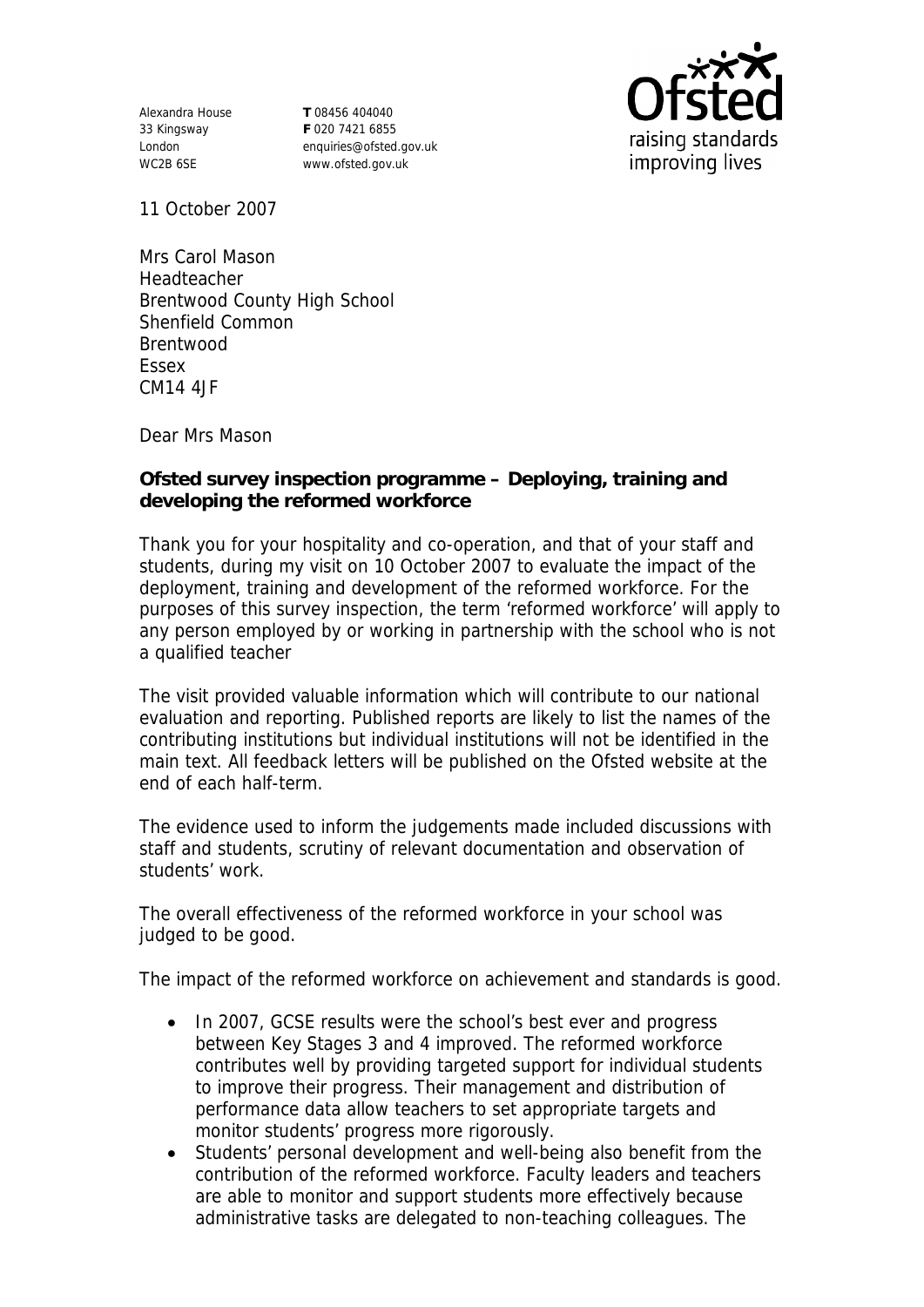support provided by mentors has helped to improve students' attendance and behaviour.

The impact of the reformed workforce on the quality of teaching and learning is good.

- As administrative tasks are delegated, teachers are able increasingly to focus on improving teaching, and the quality of teaching and learning is more consistent. Senior and middle managers are able to allocate more time to monitoring teaching, and advising and supporting teachers.
- Cover supervisors ensure better continuity of learning when teachers are absent.
- The level of support teaching assistants provide in lessons is carefully planned and evaluated to improve students' ability to work independently.

The impact of the reformed workforce on the quality of the curriculum is good.

- Key aspects of the curriculum, notably information and communication technology, are taught by members of the reformed workforce who have specialist knowledge and expertise.
- Members of the reformed workforce accompany students on activities that form part of the 'Aim Higher' programme and many extracurricular visits.
- Links with primary schools have benefited from contributions from the reformed workforce, such as staffing for the visits of the 'science bus' and help with Saturday master classes for gifted and talented students.

Leadership and management of the reformed workforce are good.

- Relationships between the reformed workforce and teaching staff are very positive and collaborative.
- Although the reformed workforce has improved students' learning and personal development, the impact of their work on students' progress is not formally monitored or evaluated.
- The training and career development of the reformed workforce are very well managed to develop the potential of individuals and to contribute to school improvement. School leaders have been successful in identifying development needs and making opportunities available for training in school. Although there is some awareness of the support from the Training and Development Agency for Schools for training for Higher Level Teaching Assistants, other than this, information from external sources to guide the training or career paths of the reformed workforce is limited.

The impact of the reformed workforce on inclusion is good.

 The impact of the deployment of the reformed workforce has been greatest where support has been targeted to meet students' needs. For example, the work of learning mentors helps students to manage